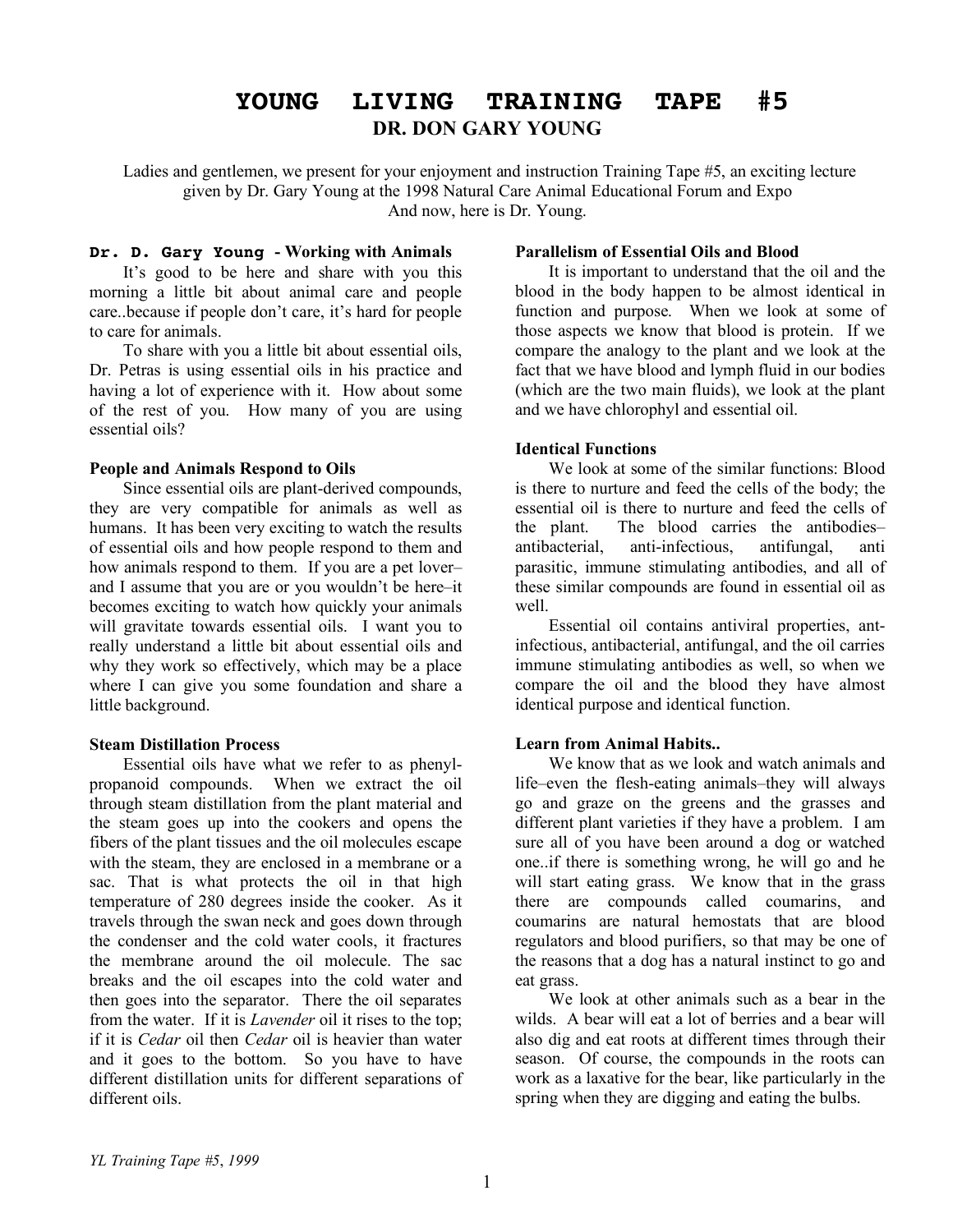#### **Animals Work on Natural Instinct..**

That is more common because the bears have been in hibernation through the wintertime, so in the spring when they come out of hibernation they will go into the creek bottoms and they will dig for these plants bulbs because most of the plant bulbs, like the wild onion for example, are a natural laxative to the bear. It cleans their system out after being in hibernation throughout the winter.

You will watch cows and they will go in the creek bottoms in the spring and eat the wild onion green shoots because it is a laxative. Horses will eat plants that will create a laxative effect in the spring. So our animals that have the natural instinct will still go to all of our various plants to create a laxative effect, a detoxing effect of the liver. If they have problems, they will eat plants they know are natural antibiotics, so it is very exciting when you start seeing this analogy of how the carnivore animals will still go to plants.

#### **You Can Learn to Identify Animal Problems**

When we understand the essential oil and the plant and the role that it plays in detoxifying, in working as a natural antibiotic or building natural flora or stimulating the immune system, you can literally go into the wilds and follow animals and watch how they graze and watch their habit patterns. You can identify if the animals have a problem, based on where they are grazing and the plants they are

When we look at some of the other things that are very exciting about plants, we come back to phenyl-propanoids. We know all plant tissues are protein sources, as are all human tissues. In fact, every single cell in the human body is made up of protein. Of course, there are other compounds and nutrients and elements, but still protein is the number one. If you take protein out, then you do not have life. You cannot build a cell in the human body–or an animal cannot build a cell–without the presence of protein.

The essential oils are phenylpropanoid in structure, meaning that they are amino acid compounds in structure, which means that the essential oil is a protein. That is why it is so compatible with human life and with animal life, because every cell is a protein and every single drop of essential oil is in a protein structure.

#### **The 'Thinking Man's' Medicine..**

*YL Training Tape #5*, *1999* Again, that is why the oil will penetrate through the skin on your animal or through your own skin and travel wherever it needs to go. Essential oils could grazing on, so it is a very interesting phenomena.

### **Oxygen, the Catalyst of all Living Substances**

We know that essential oil is a very fundamental part of our entire creation because the oil is the substance that has been given to the plant kingdom to give life to the plant itself. The very compound that travels in the oil which is responsible for all of it is the same compound we find in the human blood which is responsible for the blood being effective in the human body. That compound travels through the system, penetrating the plasma membrane (or the limpid membranes). It goes into the nucleus of cells and nurtures (feeds) them, and more important..it carries the nutritional elements into the cell to feed the cell so it will be healthy.

That compounds happens to be oxygen, which is the catalyst of all living substances. When you take the oxygen out of the blood, then you have a dead person. When you take the oxygen out of the plant, you have dead fiber, dead tissue. So without that, we don't have life.

Of course, the essential oil itself is just like the blood. It happens to be the catalyst or the vehicle the oxygen and nutrients travel in. We are very blessed in understanding and knowing the function that it has in protecting ourselves.

#### **Protein - Number One Necessity**

also be categorized as the 'thinking man's medicine,' because no matter where you put it, it works. For example, if you have a headache you can rub the oil on your feet and in less than one minute the headache will be gone. If you have a dog that has an upset stomach or a cat, or as we have just learned recently– a horse with cholic and a twisted gut–you can put the oil on the foot of the animal and still get results.

In all the years that I have used oils on my animals I have never treated a horse through the feet. I have always gone through the mouth, under the lip, the tongue, on the inside of the lip, or on the bottom jaws. I have always treated the auricular points around the rims of the ears, I have done *Raindrop Therapy* and dripped the oil along the spine and massaged them in on my bigger animals. With my hoofed animals, I have never put the oils on their feet.

#### **A New Lesson for Using Oils on Animals**

However, a few weeks ago my brother-in-law had a horse that got cholic and a twisted gut and was down rolling.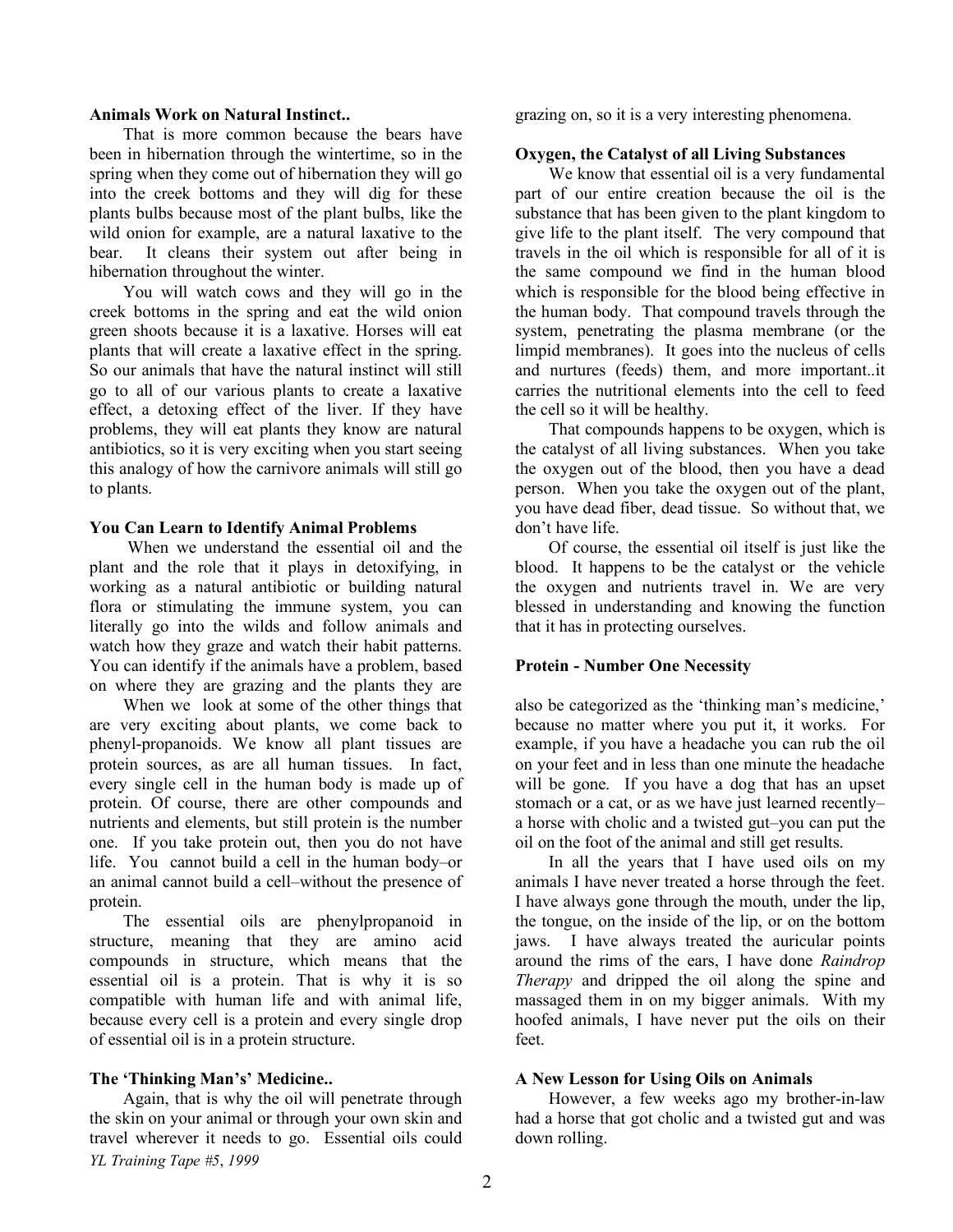Anyone who has been in that experience knows it will only last for about six to eight hours and the horse is normally dead.

## **Surgery, Not a Good Option**

They can operate on them, but surgery with a twisted gut is probably only about 25% successful. The majority of horses will die within an hour of the surgery because of the trauma. I have lost two horses in the past due to that very thing.

## **Horses Respond to Foot Treatment**

Because of that and my brother-in-law knowing it, when this happened to his horse he immediately grabbed his oil (which I make for the digestive system) and poured it all over the hoof of the horse. Then he rubbed it also on the belly and up around the umbilical area and on the flanks of the horse. Next he got the horse up and started walking him.

Of course, the horse kept trying to go down, but my brother-in-law kept pulling and my sister was pushing and they kept the horse walking. It finally started going to the bathroom, then it would go down. He would put more oil on the hooves–right on the frog–he poured it all over the frog of the foot. He got the horse up and walked it again. They did this three times and finally the horse just started like it had diarrhea, and came completely out of it! That was really an exciting experience. I think it is going to be exciting for a lot of horse lovers. We have over 40 horses, so it is really exciting to us!

## **Different Qualities in Horses**

We have about 20 big Percheron draft horses that we work the fields with. Draft horses are very interest-ing because they are very powerful animals, but they are very fragile. They don't deal well with trauma; they don't deal well with disease, so in that sense when a draft horse goes down, you don't get them up. They don't have the fighting spirit like an Arabian or a Thoroughbred or a Morgan has. It is very interesting to recognized the different mental states of our animals.

## **The Horse, a Perfect Creation**

Another interesting thing is how we can heal wounds on our animals and how we can heal different diseases. Because horses happen to be my number one favorite animal, I have always said that when God looked at making the most perfect animal, he made the horse.

I know that other people feel that way about cats

or dogs or parakeets..whatever, but these are my favorite animals and of course, I love working in the field. I have teams and a 4-horse hitch and now I am breaking some 6-horse hitches.

(Shows slides) This picture shows my 4-horse hitch and this is Tom and Jerry and Blue and Black. My other team that I work a lot is Rocky and Bullwinkle. Meg and Molly are actually my favorite team. We used them on the wagon train last year and it was really a beautiful experience.

## **Create a Companionship with Your Horse**

I love my horses and creating the companionship is really healthy for horses. These two mares here in the middle were my first team and I have had them for several years. They are 16 years old. This mare here I lost this summer–in fact, she died three days after this picture was taken–from a twisted gut.

## **Training Young Colts**

Tom and Jerry are young three year-old colts I was just breaking to the harness, so this was training time. The greatest training time is hooking them onto a piece of equipment, putting them in the field, and letting the older mares educate them. Boy, they do! I had been working with Meg and Molly because Meg and Molly are seven and eight years old–a very well-broke team–and if the young colts on the outside don't behave, they will reach out and 'cow kick' them! If they get too close, or they are not pulling right, they will reach out and cow kick them and they will reach over and bite at them and tell them to keep up, to pull their end of the load. It is really the greatest way to train young colts!

Last year when we were on the wagon train, we took Meg and Molly's two babies. I put halters on them and they were three and four months old and tied them right to their mommas, and for two weeks we traveled with the train from Fort Bridger into Salt Lake. By the time we got to Salt Lake when I would say, "Whoo!" they would stop. When I would say, "Yah..Gid up!" they would go. They would turn and we'd take the halters off and they would just mimic their mommas. Now we are training the two little gals in the harness and it is really a beautiful experience.

## **Using Essential Oils with Animals**

I use the oils for all of my animals. In fact, Jerry got a real bad cold earlier this summer and was running at the nose, so I took *Ravensara*.

I was there one day and showed my animal manager how to take care of him. I spend a lot of time teaching my people how to use the oils because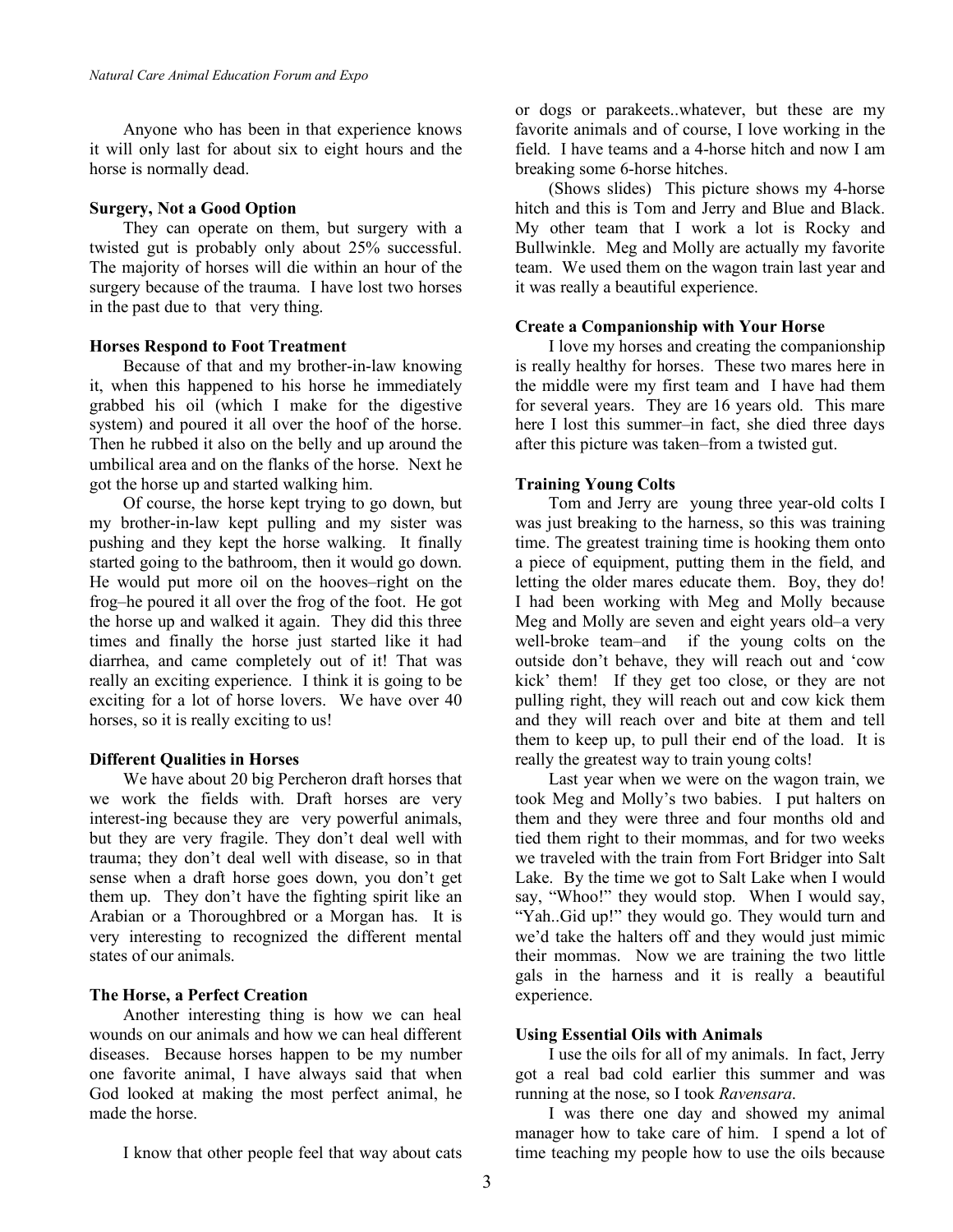we have over 200 animals in our zoo, besides all the horses.

I just showed him how to do the *Raindrop Therapy* on his back with *Ravensara Aromatica* (which is an antiviral compound) with a blend I made for respira-tory congestion. Then we went up under the lip with the oil blend called *Exodus II*, and the next morning he was not running at the nose. The oils are so fast!

### **Auricular Points Respond to Oils**

Also, I rubbed the *Exodus II* on the auricular points around the ears. Sometimes the first time you treat animals with oils, if they are 'hot' oils like *Exodus II* and *Thyme*, they will sting a little bit so they will kind of flip their ears around. You can put the oils on and then take some olive oil or vegetable oil and then rub back over the same spot and it dilutes and tones it down so it doesn't sting.

### **Go According to Size of Animal**

For your smaller animals you can do exactly the same things, but instead of using 10 or 15 drops on the ear of a draft horse, you would use 1 or 2 drops on the ear of a cat of a dog. The same thing applies when you do the *Raindrop* on the spine.

We are talking here about at a 2000-pound horse and you would think you would need to pour a gallon of oil on this horse, but it is not necessary. I use 15- 20 drops along the spine. I massage it in with my finger-tips–always working from the tail up to the mane or the withers–and it is as effective as putting six drops on an adult or 1-3 drops on a dog or a cat.

## **Disease Hibernates along the Spine**

The spine is a very important place to work oils into your animals because of the nerve trunk. It is picked up very quickly and carried through the nerves and through the blood vessels. Also, along the spine is an area on your animals where viruses and bacteria will hibernate. It is very typical to have a lot of dead tissue along the spine, along the nerve area.

Because of sloughing, the spine is not an easy place where the body detoxifies, particularly if you are sedentary, or if you have a pet that lays around the house a lot..one that is not active and jumping from trees and from branch to branch chasing birds or chasing cars on the street or something.

If you have a house pet that spends a lot of time just laying around the house, it is as detrimental as it is for you to sit behind the computer! If you have a dog or cat that is a house animal and spends a lot of

time watching TV, it's as deadly as it for you to spend a lot of time watching TV!

### **What's Good for You is Good for Your Animal**

I really like to share with folks that if you recognize (1) that you, yourself, need a good diet; (2) that you need good exercise; (3) that you need good water..then those are the very essentials for your animals. My horses do not get artificial feed. They do not get vaccinations. None of my animals have ever been vaccinated.

## **No Vaccinations..**

We were told we had to vaccinate because when we were on the wagon train crossing from one state to another, they were really adamant about that. But I said, "Well, we are just going to go and see what happens." So we just loaded our horses when we went to Fort Bridger. I didn't pull in the scales and just went on down the highway! When I was with the wagon train, they just assumed everybody had vaccinated their horses because they were in the wagon train. I don't do that. I don't want to put those antibodies in my animals. Take Rocky and Bullwinkle, they are not going to have offspring because they had their 'change in life' and Black and Blue are beyond having offspring also, so we are not going to pass something on to one of their colts because they won't have a colt. Take like Meg and Molly..if I vaccinated them, when they had a baby that genetic encoding that would be in the DNA of their bodies from the vaccination would go into their colts and this causes an immune compromise.

## **Generations in Jeopardy..**

So that is what is happening today. You look at the evolution of time from three generations back when your grandparents were very healthy people. If they got a cold they would go out in the pasture and gather some Echinacea or some Yarrow or Dandelion or whatever and make a tea and drink it, and they didn't have a problem. But now their grandchildren go to the health food store and buy it in a dehydrated capsule form and take it and get no results. There are two reasons for that:

- (1) The immune system is compromised and
- (2) When we dehydrate the plant, we evaporate the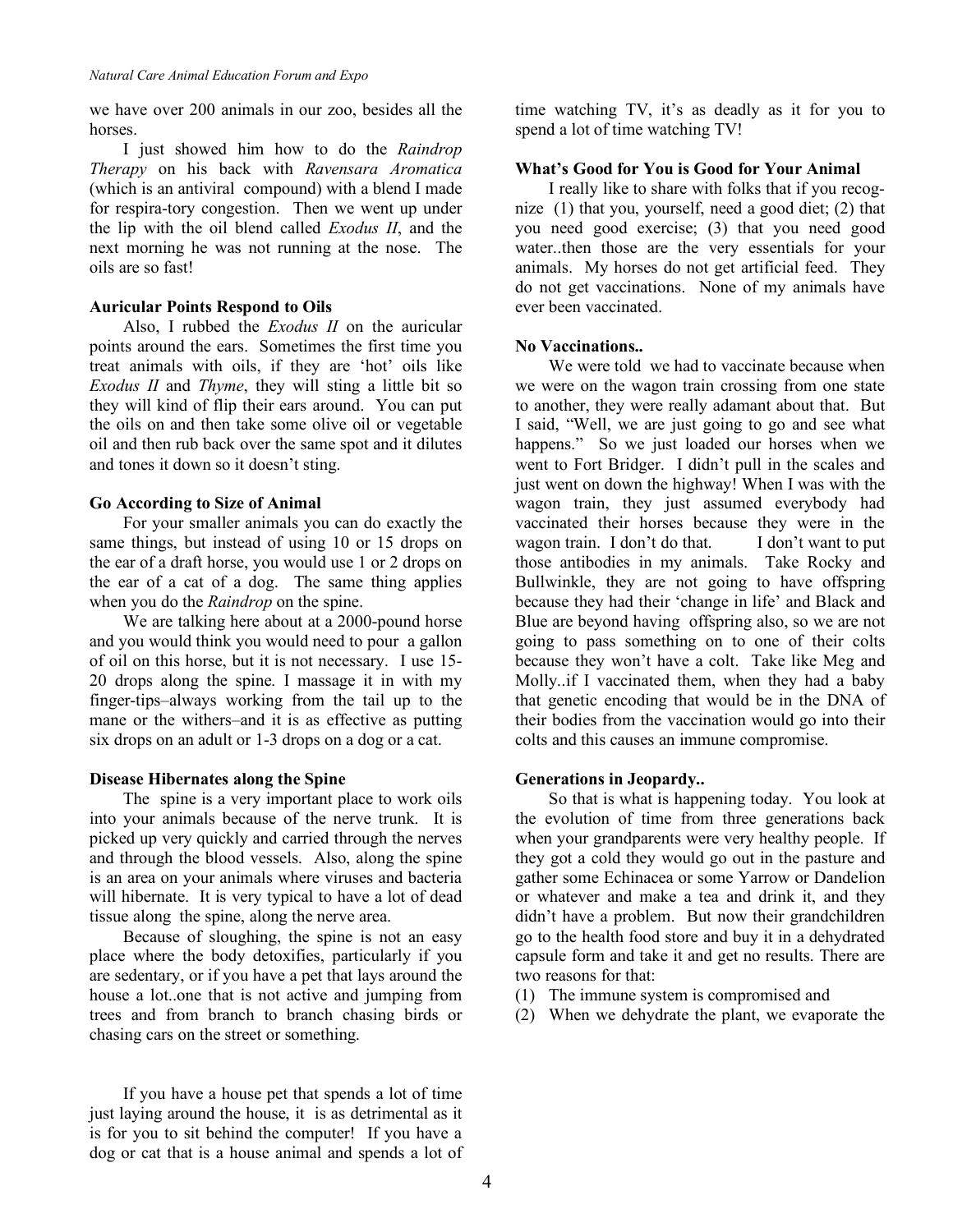d

t h e

o i l

i s

t h e

m e d i c i n a l

l e

e

m

e

At the same time, when we started vaccinating our people 50 years ago and that started evolving, it w their vaccinations to go in World War II and two years ago they started discovering all these war vets weretdeveloping leukemia... was just like the World War II veterans. They had all

h

#### **Problems Traced to Vaccinations**

n They traced it right back to the vaccinations of with the Gulf War and the Viet Nam War and all the drugshthat were used there and all the side effects that were caused in babies now being born. World War II. We see all the things that went on

#### p **Horses with 'Strangles'**

Illook at it the same with my horses. We had a couple of our miniatures that got 'strangles.' We don't hknow where they picked it up or where it came from, but if you have never had strangles in a horse, and it is an infection. It goes down into the throat and breates abscesses in the throat so bad that the it is a very serious condition. It starts in the mouth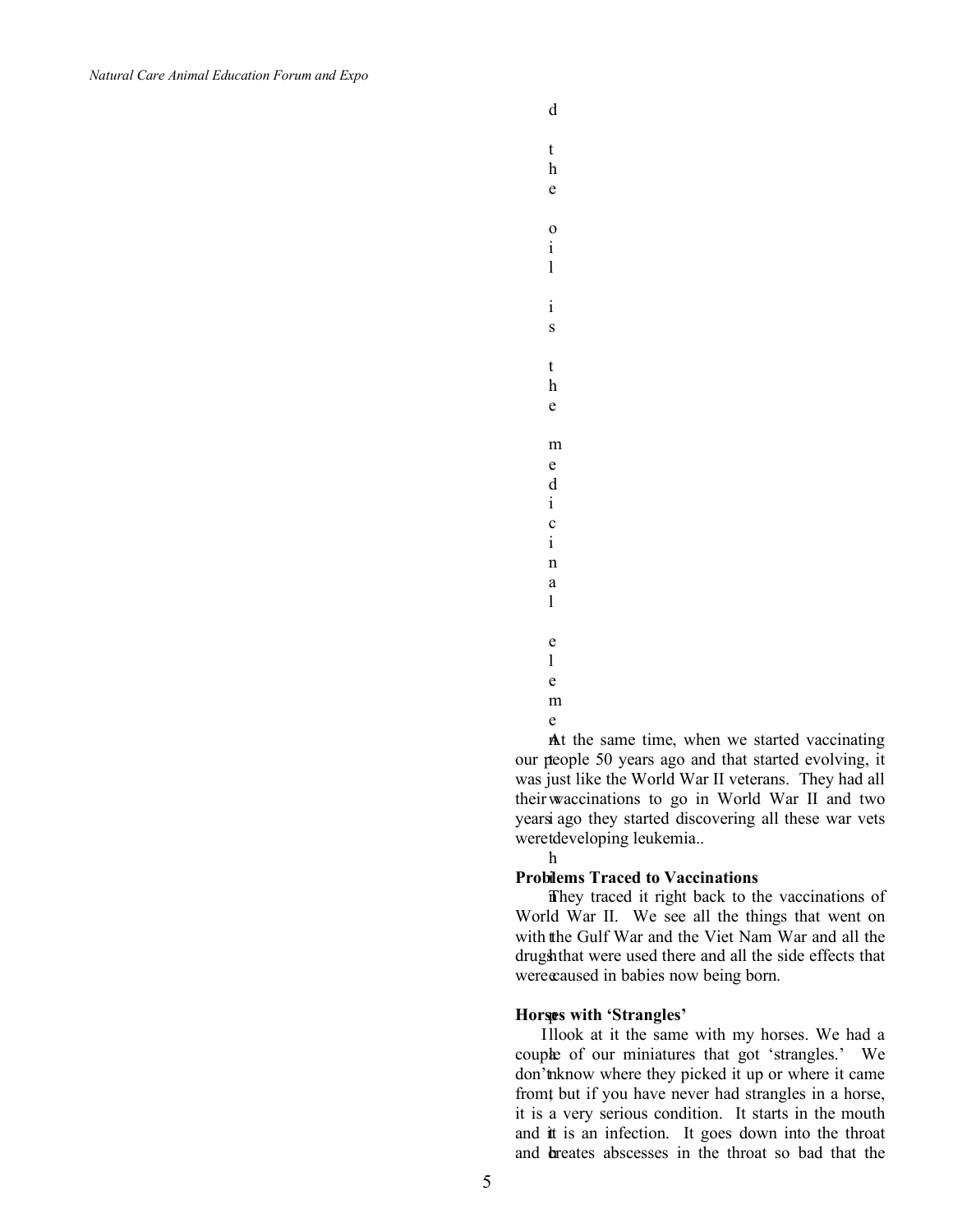throat will swell and close off and the horse dies. That's why they call it strangles. I wasn't there when it first manifested in two of our miniature horses, and so they called the vet and he said, "Well, this is strangles and we've got to give them antibiotics and there is probably a good chance you are going to lose two of your little registered miniature horses." It was pretty scary.

## **Use Oils..Good Therapy**

We were on the road and I called in and, of course, the message was there that the colts had strangles and I told them, "Don't you dare let the vet touch these horses with their antibiotic!" I told them to take the essential oil and simply just cover all the abscesses that were on the outside of the jaw. I told them it would swell and hang down underneath and break open just like a great, huge boil and just ooze mucus and blood.

It does the same thing inside as it does on the outside with strangles. You just cover all that area with the essential oil and put on a little *V-6* oil, which is combination of vegetable oils that I make. I told them to put that over with it and then put the essential oil all inside the mouth. Put some in water and get it down them with a tube.

## **Healing Process Began**

So they did, and within four days the condition had reversed itself and was in the healing process. It took about a total of 11 days.

Then we went around and did the *Raindrop Therapy* on all the little miniature horses that were in the two pens where these two stallions had contracted strangles, and no one else got strangles. It is a very contagious condition and is very easily transmitted from one horse to another to another. Once it is in the pen they say you have to quarantine for a number of months. You have got to go in and sterilize the pen, so I had my animal people put the essential oil in a spray bottle and go through and just spray the dirt. Our pens are quite large and we have built a very special park so the animals have got lots of room. We have just not had a problem.

## **Staple in Foot Responded to** *Thieves*

The other day one of my big geldings, Rocky (the companion to Bullwinkle) stepped on a staple and ran a staple up through his foot. It was in about 1½". They called me on the radio and said, "Gary, what should we do? Should we call the vet?" I said, "No, there's no need to call the vet. Just get the *Thieves* oil, put it in a syringe with a needle and put the needle up in the puncture hold and inject the

essential oil." So Darla washed the foot off and sterilized it with hydrogen peroxide and water and soap and injected the *Thieves* up in the foot and that was the end of the story.

I told her to put a boot on him so it wouldn't get any dirt, etc. in it for a couple of days and by the time she put the boot on him, he put his foot down and walked off without even limping.

## **Protect Animals with Essential Oils**

There are so many things that you can do with oils for protecting your animals that it is just phenomenal, so look at what you can do to help your animals.

There are some simple little things like fever. If you have a dog or a cat or a parakeet or a guinea pig, etc that develops a fever, turn to the oils. We have had a lot of interesting things with birds in the last few years, or I should say, "people with birds." We don't have birds other than peacocks, but our peacocks down at the farm are so wild you can't even get close to them.

## *Peppermint* **for Fevers**

It's very simple to do the same thing..just one drop of oil. If you have a bird that is running a fever you can put *Peppermint* right on the bottom of their feet. You can do the same thing with a cat. You can do the same thing with a dog or a guinea pig. For any creature that has feet, that is the first place to treat.

You can also diffuse the oils in the room and just through in inhalation of it, it is going to bring the fever down. *Peppermint* is very beneficial for bringing fever down and controlling fever. It is a natural antibiotic as well and it is a stimulant to the pineal, the pituitary, the hypothalamus glands.

## **Environmental Toxins Compromise Immune System**

Another thing we are very aware of because of the environmental toxins (particularly within the cities) is a serious challenge. When we were flying in a few days ago I wasn't sure if what I was looking at was the ground or not–and sure enough, it wasn't– and we had to get down through that layer to find the ground!

We know that the environmental toxins and the petrochemicals in the atmosphere are causing a very serious problem in coating the receptor sites on the pituitary. As a result of this, our animals and our people are not able to function normally. That is causing a compromising to the immune system because the anterior pituitary is not able to produce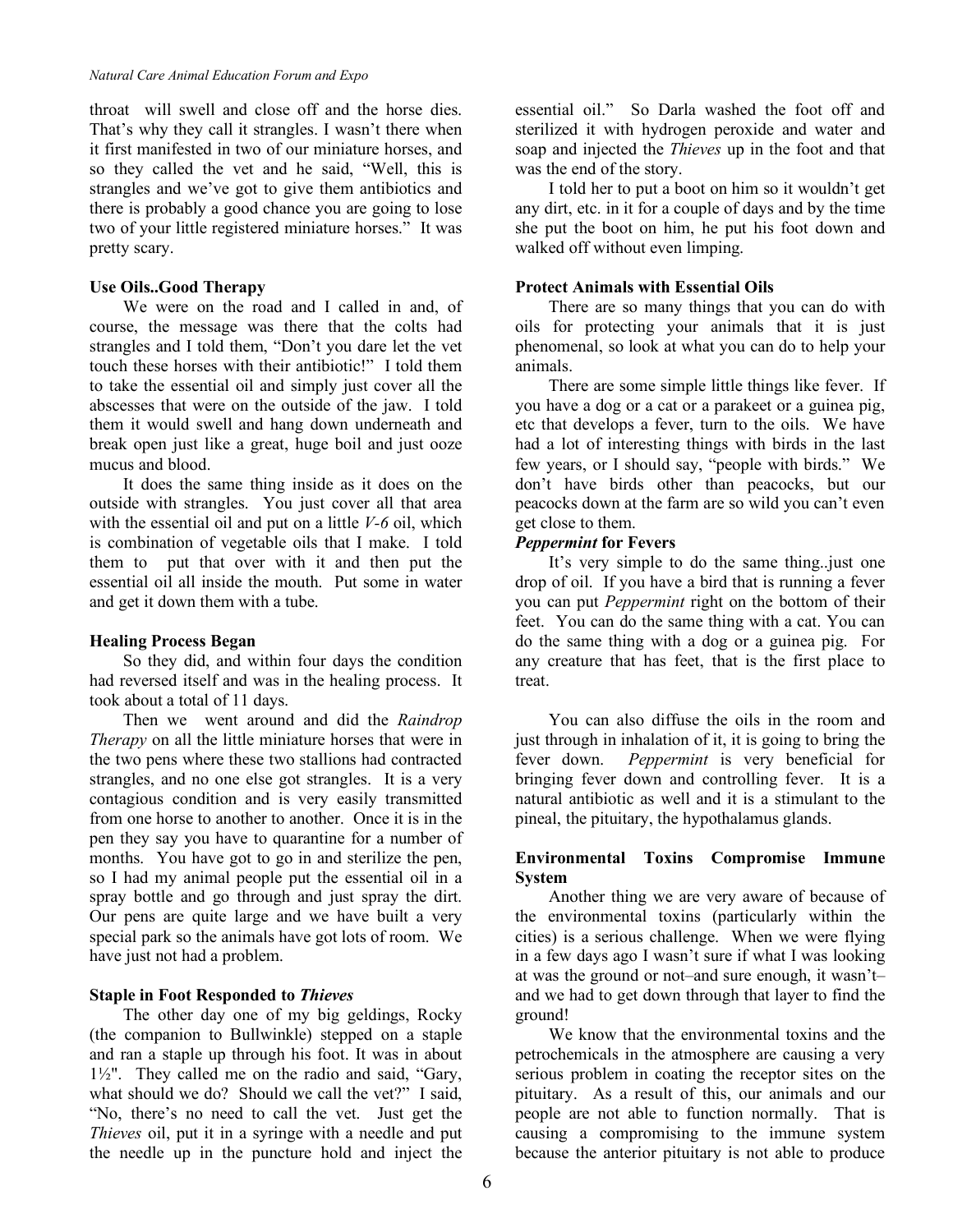the growth hormones that are necessary, whether it is animal or human.

### **Toxic Waste Affects Natural Instincts**

When we were driving here from the hotel there was a field a little bit from here and it was filled with Canadian geese. It was interesting to listen to the con-versation of the people in the vehicle with us. One gentleman said, "Well, I remember when I was a boy..we never ever saw Canadian goose here. Now they are here all the time. They don't migrate anymore." Why are they not migrating? Because the toxic waste these birds have been flying through and breathing has affected the pituitary. They have lost their natural instinct to migrate. This is something that is happening more and more, and now we have herds of Canadian geese on the runways at airports and they are having to take dogs out there to chase the geese off the runways. It is because these creatures have lost their natural instinct.

### **Same Effects on Humans**

It is happening to humans, too. It has been evolving with humans much longer, unlike the creatures of the wild. Most of them only have the auto-intoxication from the air they are breathing and the water they are drinking in the ditches and ponds and puddles, etc., where the humans have been eating chemicals for 75 years. So the humans have had an earlier saturation period from chemicals than the animals have, and we have lost our natural instinct to gravitate to the grasses and the weeds and the flowers and the bushes for our healing.

Instead, we run right across the street to the pharmacy and look for something there, or we look through the *National Inquirer* and look for magic cures!

But it is still happening. This, without question, is the greatest opportunity we have for supporting our animals, and if you have pets in your home, then you need a diffuser in your home where you can be diffusing the oils for your pets.

### **Essential Oils Digest Chemicals**

The oils literally will digest chemical molecules in the air..aerosol chemicals. Oils will digest them, so you are not inhaling them. If you are using the essential oils topically and diffusing it in the air, the oils will digest the other chemicals you have ingested into your body and chemicals in the tissues and help your body to discharge them out of the system. So it is extremely important to allow yourself to be in an environment where you can take essential oils in, whether you just diffuse it, whether you wear it, or

whether you are taking it in as a supplement. There are many things you can do.

### **Determining an Animal's Headache**

How do you know if your animal has a headache? Does anyone know how to tell if your dog or cat has a headache? Someone says, "You can feel it." Another way you can tell if a dog or a cat has a headache is they will shake their head. If it is a real bad migraine, when they walk, they walk in a circle. Then they will go over and lay down and put their paw up over their head. How many have seen that?

### **Determining Ear Infection**

You can have a couple of things here when that happens: You can have a headache (a bad migraine) or you can have an ear infection. Ear infections are really notorious for causing the animal to walk in a circle because it affects their equilibrium. One of the ways you can tell if it is an ear infection is you can feel the base of the ear and see if there is fever in the ear or if there is any discharge in the ear. On the early stages before the discharge starts with an ear infection, you won't see that, but you can feel it. If you are relatively sensitive you can feel the fever at the base of the ear.

A cat or a dog that has an infection will paw at their ear. If it is just a migraine headache, they will go over and lie down and put their paw up over their head. Then they will get up and they will walk again, then go lie down and put their paw up over their head.

### **Airborne Chemicals Cause Problems**

What creates these migraines and these headaches in these animals is the chemicals that they are breathing in the home and outside the home and the foods they are eating. You look at the food that dogs and cats are fed..Purina Puppy Chow. It is kind of like Wonder Bread, it's a wonder that an animal can get any nutrients out of it! Just like it is a wonder that humans can..and they can't!

### **Animals Need to Forage for Themselves**

So the best way to feed your animals is simply just turn them outside. If it's a cat, let them climb the tree and let them catch a bird. Turn them loose in the garage so they can get a mouse. If it's a dog, they need to be able to go run down a rabbit in the desert, so you need to go once a day, take your dog out in the hills or out in the desert and turn him loose to go chase a rabbit. This is the most healthy environment you can have for a dog or a cat! You simply can you see the situations that are being created in our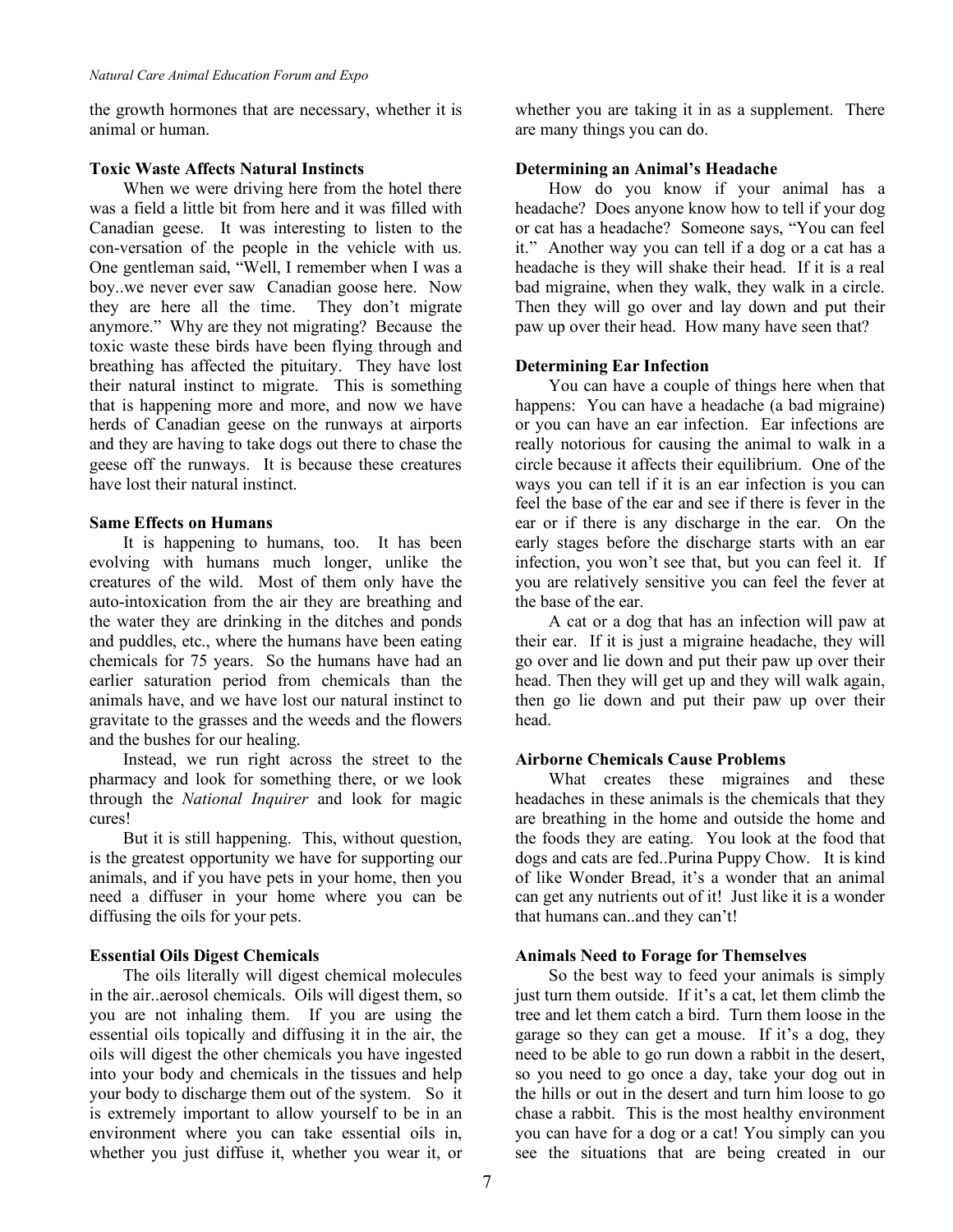lifestyles so our pets cannot have a natural lifestyle, just like we don't have a natural lifestyle. It is affecting them as it is us. It is really sad.

### **Animals Acquiring Human Diseases**

 How many years ago was it when we first started to hear about Feline Leukemia? How many years has it been since dogs and cats started developing cancer?

I grew up with dogs and cats as a little boy. We used dogs to herd our sheep, to herd the cows, to chase the horses. I had a dog from the time I could walk and we always had barn cats for chasing the mice. When I was growing up we milked our cows by hand–we had ten cows that we milked morning and night by hand–and when we would milk it was always fun. I had one old cat in the barn and I would grab the teet of the cow and squirt it at the old tom cat who was 5-6' away and watch that cat savor the milk! It would get all over its face and it would rub the milk all over. That's how animals should be raised.

## **Caring for Sick Animals in Days Gone By**

As a boy growing up in our home, the only time animals were in our house would be when they were sick but they were never allowed in our house unless they were sick. Baby calves would be brought into the kitchen and put in a container by the old wood stove because we didn't have electricity. We didn't have heat lamps in the barn and in the calving sheds, so a lot of the baby calves would be brought in and put by the wood stove if they were sick.

My Dad would make herbal teas and pour the teas down the calves or the cow or whatever animal it was. I never heard of a veterinarian until I moved to Canada. When I moved to Canada they said, "Well, you have got to have a certificate from the vet on your horse." I said, "Well, where do I go to find a veterinarian?" One didn't exist where I grew up. It was unheard of. When we had problems–like cows with cancer eye–when we would do the trail drives and move the cattle in the spring, bring them off from the BLM and take them to the Forest Service for summer grazing, we would spend four days. There would be several ranchers who would put all their cows together so we could make the drive. We would drive the cattle 100 miles from the spring range to the summer range and then we would rope the cows and cut them out and brand the calves and castrate and dehorn and do surgery and whatever it was, but there were no vets around. We did these things ourselves.

## **Effective Natural Healers**

What I am sharing with you is that I never heard

of cancer in a dog until about 15 years ago. I never saw it. If one of my old dogs got snake bit, we used herbs. We didn't have oils when I was growing up so my father made a sage extract out of white sage and we would pour it down the dog until he got to where he would drink it and then he packed a white sage poultice on the face to draw the infection out. He used a lot of Oregon grapefruit for the cows when they would get sick. Yarrow was a favorite herb that was used by my father. When I was in my first year in school I pretended to get sick once because my friend told me how neat it was to be sick and miss school, and your mother would rock you and give you Jello and ice cream. I was the oldest son of six kids and never really had been rocked by my mother, and I thought that sounded good, so I tried to be sick one morning. Well, I didn't get Jello and ice cream. I got Yarrow tea and I got a mustard plaster poultice on my chest and back and brown paper bags soaked in vinegar and cayenne pepper wrapped around that!

So that's how I grew up, and when you've grown up that way you naturally have a tendency to kind of follow that. Since I have learned about essential oils and how much more powerful they are than herbs, I have gone that way for the treatment of all of my animals and it has been very beautiful.

### **Cougar Attack**

(Shows slide of injured horse.) Unfortunately, I wish I had taken this picture when it first happened. This was after the wound was almost closed.

This was one of my big Thoroughbred geldings that had been attacked by a cougar and the legs were all lacerated, as obviously he was kicking and the cougar was clawing at him. This hole here was about half the size of a volley ball (about a grapefruit size originally), and it ripped the artery and it was just spraying blood. When we found him he was standing in a large puddle of blood and was not probably too far away from bleeding to death. It took a while to get him home because he was so weak from the loss of blood.

### **Emergency Treatment with Essential Oils**

Mary called the vet, but by the time he got there I had taken *Helichrysum* and put it in a syringe and sprayed it right into the veins and arteries that were ripped because they were just spraying blood. The whole back end was just covered with blood. The moment I sprayed it on there it coagulated right on site and then I went to work with the oil blend called *Purification* (which is a natural antibiotic), washing the whole wound and cleaning it out. There was a big chunk of the muscle that was just clawed right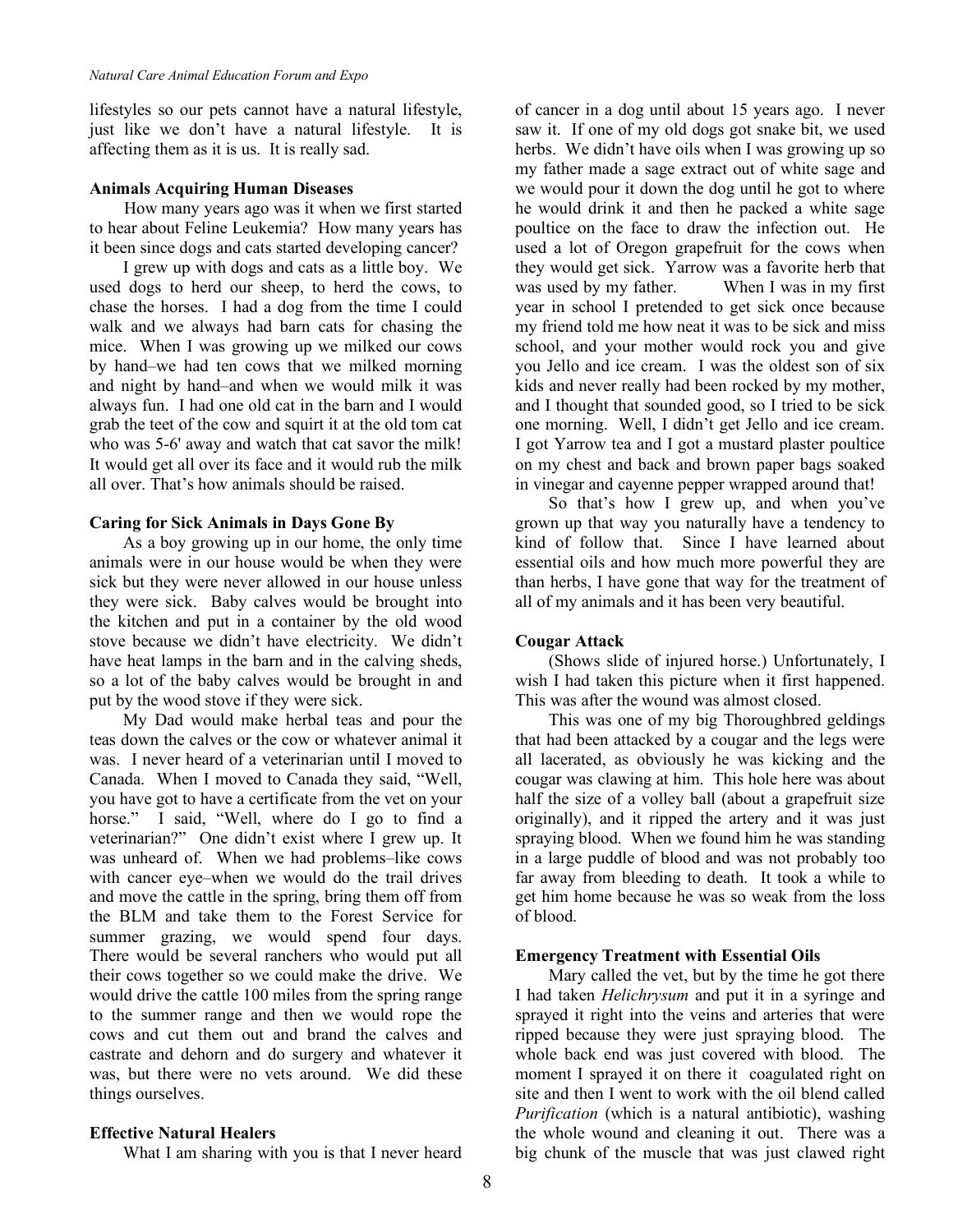### out.

In that moment of the trauma you don't think about taking a picture–or at least I didn't–and this (referring to slide) was about a week after before we took the photograph. I really regret that because it was just unreal. When the veterinarian arrived he just looked at it and said, "Gary, there is really nothing I can do. The wound is too large to stitch..it would never hold and we couldn't close it. There is no way to graft it. You are just going to have to keep it packed and let it heal slowly. It's going to leave a huge scar, but it's not going to affect the horse."

## **Wound Completely Healed**

Well, it took about three weeks for that hole to completely close and grow over. You can see how it is closed here in the picture where there is just a small opening. Keeping the salve in there kept it soft so it would continue to keep draining as it healed. That wound grew completely closed and new skin, new muscle tissue filled in and hair grew back with the skin, and you can't even find a scar on this horse's backside today.

It was very interesting a few months ago when I asked my people at the park, "Will you guys go and take a picture of Thunderheart's backside because I want to be able to see the size of the scar." Well, they took the picture of the backside of three different horses because they couldn't find a scar! So they didn't think they had the right horse. It has been interesting to see that.

The veterinarian would come out twice a week just to watch the regeneration of the tissue because he said, "I have never seen anything like this!" He couldn't believe it was real the way it was healing.

## **Injured Stallion Responds to Oils**

We have watched so many other things. My big Percheron stallion, Goliath, was kicked last November. He was being a stallion and jumped the fence to get in with the mares. In fact, Black and Blue, my older team weren't in the mood for romance and one of them kicked him right on the back.

This broke a large chunk off the bone. Of course, that left it ragged, and it lacerated every time he would move and would just cut the tissues internally. They classified him in a stage four lameness and we would either have to put him down or go in and try to do an orthopedic surgery, removing the bone fragments and grinding the bone down, or filling the bone and doing a bone graft.

The orthopedic surgeon for large animals could not get him in for 90 days, so they told me, "Just keep him in the stall where he's not moving a lot and we'll get him scheduled in 90 days for the surgery."

## *PanAway* **and** *Birch* **Prove Effective**

Well, I just would go out in the morning and I would rub a formula that I call *PanAway* all over that knee and down along the leg. Then I would take *Birch* and put more *Birch* over it and just rub the knee and rub the leg. I didn't even do it every day. Probably between myself doing it and the hired hand, it probably got rubbed every few days, but within a week he wasn't limping anymore and the swelling just started going down and down.

I was out of town. We were on a lecture tour when his surgery day became available, so I asked my brother if he would take my horse in for the surgery. On the scheduled day he loaded him up, hobbled him in and when they unloaded him out of the horse trailer the vet came out and said, "Well, you've brought the wrong horse." I have two horses who are half brothers, Sampson and Goliath–they look identical except Sampson is a little shorter–and he kept saying, "Clay, you've brought the wrong horse."

## **Miraculous Bone Recovery**

Clay said, "No..this is Goliath." The vet said, "Well, run him around in the correl and let me watch him." So Clay ran him around in the correl..there was no limp, no favoring the leg..nothing.

He said, "This is impossible. Let's x-ray him." So he x-rayed him and couldn't find anything wrong with the leg. The bone fragment that had been broken off had dissolved, so that has been a whole year and Goliath never had surgery.

## **Oils Powerful for Man and Beast**

The oils are so powerful in their effect and so fast in working with animals. Animals are so receptive to it, just like your children are more receptive to the oils than older people are. They say, "Oh, I'm allergic to that!"I have never yet held an oil up to my horse and had him say, "I'm allergic to that!"

## **No Allergies to Pure Essential Oils**

It's really wonderful to see that a lot of these allergies are up here in our heads. Yes, we do haves chemical sensitivities that create a problem, but people don't have allergies to oils unless they are synthetic or adulterated. Sometimes because we have got chemical sensitivities we psychologically think we are going to have an allergy to anything that has a smell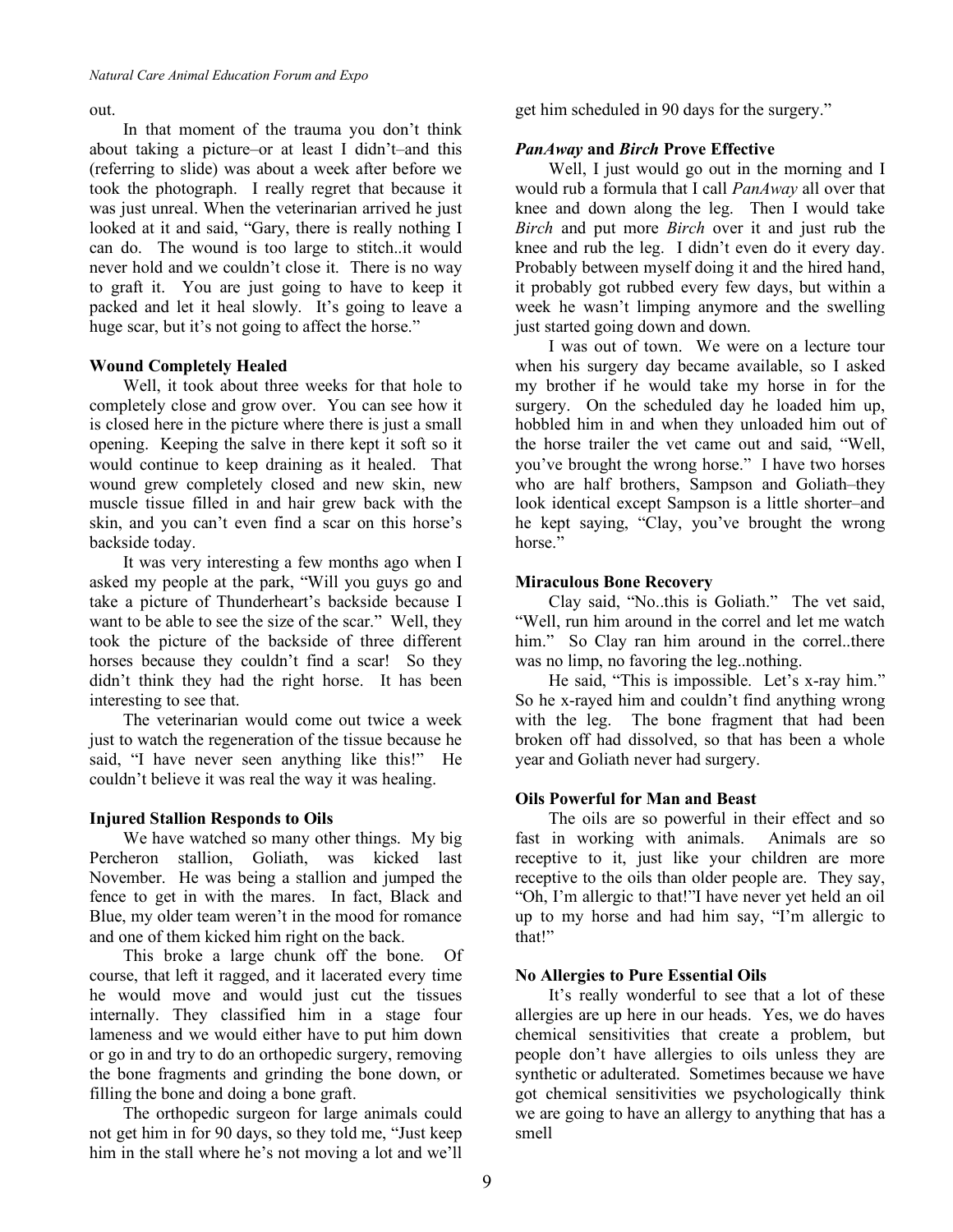### **Helpful for Arthritis..**

What do I use for arthritis? I use the essential oils. Then if you can get it down your dog, I have sulfur which is extremely important for reversing arthritis symptoms. We have that in a capsule form also, and you can get the capsules down a dog. I would give him about four capsules a day and then massage the hips with the essential oil.

When I do *Raindrop Therapy* on an animal*,* if I use more than 20 drops I will put a little carrier oil with it when I am using *Thieves,* because *Thieves* has cinnamon in it and it is quite hot. I always put the oils on neet first and then put the carrier oil on afterwards. I just watch the reaction of the skin.

I do the same thing with humans. I will put the oil on neet and I watch to see what the sensitivity levels will be. If it starts to redden, if it starts to feel uncomfor-table, then I will come back on with the carrier oil. By then you have the majority of the benefit.

**Transcribed by: Joan H. Smith 558 Montcliffe Drive Idaho Falls, ID 83401 (208) 522-4717 Fax: 552-0774 E-Mail: jnjsmith@srv.net**

# **KEY WORDS AND PHRASES USED IN YL TRAINING TAPE #5 INCLUDING REFERRAL PAGES**

| Word or Phrase                   | Page Number | Watch habit patterns               |     |
|----------------------------------|-------------|------------------------------------|-----|
|                                  |             | Work on natural instinct           |     |
| Animals                          | 1,2         | Arthritis in animals               |     |
| Acquiring human diseases 7       |             | Auricular points                   |     |
| Gravitate to essential oils      |             | Treating horses                    |     |
| Have 200 in Young Living zoo     |             | Bears, what they do for laxative   | 1.2 |
| Learn from animal habits         |             | <b>Birds</b>                       |     |
| Learn to identify their problems |             | Treatment for fever                |     |
| Need to forage for themselves    |             | Blood, similar to essential oils 1 |     |
| Protect with essential oils      |             | Carries antibodies                 |     |
| Respond to essential oils        |             | Nurtures & feeds cells of body     |     |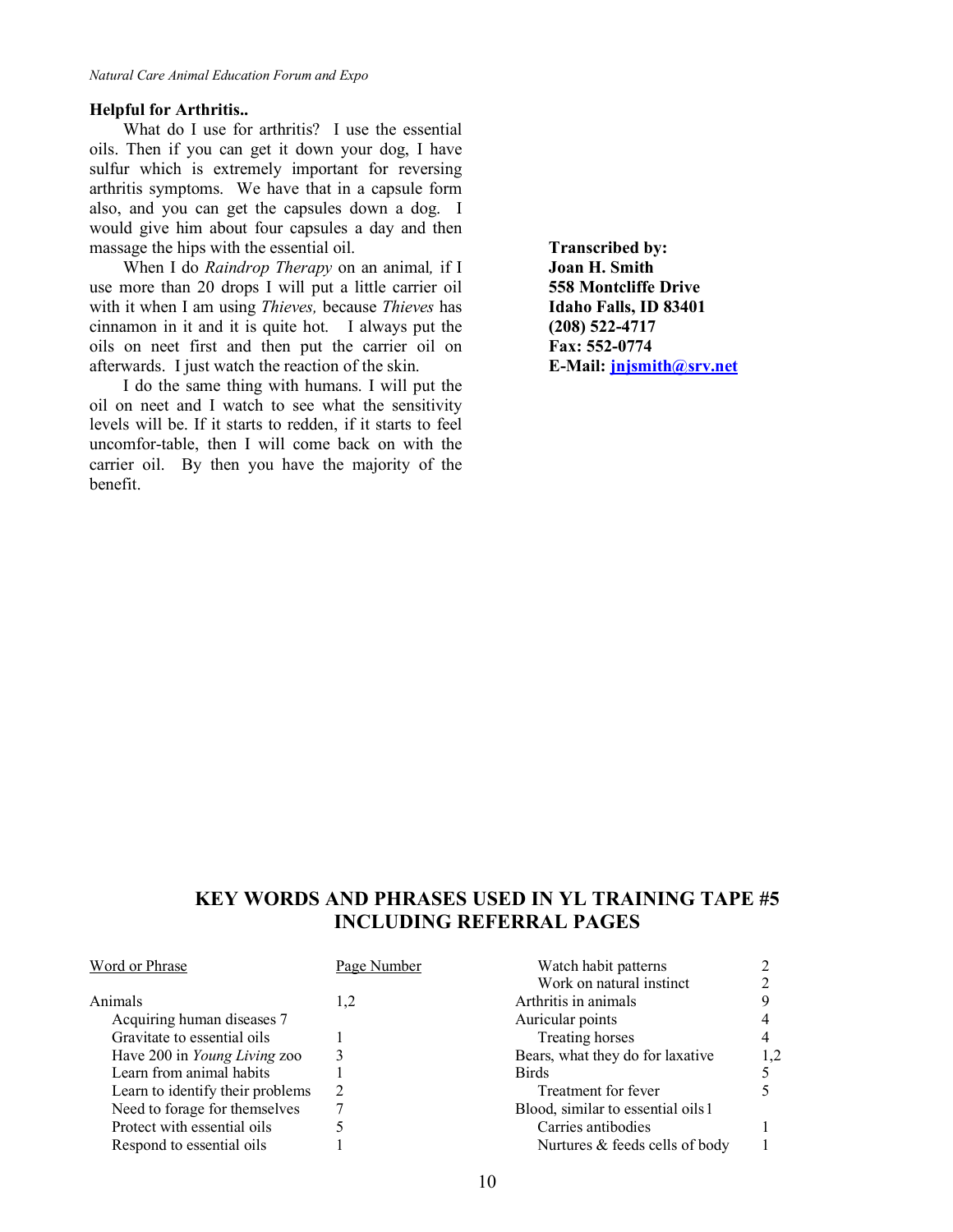| Cancer, in pets                                  | 7              |                                                |
|--------------------------------------------------|----------------|------------------------------------------------|
| Cat, with upset stomach                          | $\overline{2}$ |                                                |
| Ear infection                                    |                | 6                                              |
| Forage for itself                                |                | 7                                              |
| Headache                                         |                | 6                                              |
| Need good diet, exercise, water                  |                | 4                                              |
|                                                  |                |                                                |
| Treating with oils                               | 4              |                                                |
| Treatment for fever                              |                | 5                                              |
| Chemicals, airborne                              |                | 6                                              |
| Cause problems with pets                         |                | 6s                                             |
| Cholic, with horses                              |                |                                                |
| Experience with                                  |                | $\begin{array}{c}\n23 \\ 23 \\ 3\n\end{array}$ |
|                                                  |                |                                                |
| Fatal within 8 hours                             |                |                                                |
| Horses died with                                 |                |                                                |
| Surgery not a good option                        |                |                                                |
| Cougar, attack by                                | 7              |                                                |
| Clawed muscle out                                |                | 7                                              |
| Wounded gelding                                  | 7              |                                                |
|                                                  |                |                                                |
| Coumarins, what are they?                        | 1              |                                                |
| Cows, seek out laxative plants                   | 2              |                                                |
| With cancer eye                                  |                | 7                                              |
| Distillation (steam) of essential oils 1         |                |                                                |
| Different units for different oils               |                | 1                                              |
| Dogs, what they do when they are ill             |                | 1                                              |
|                                                  |                |                                                |
| Ear infection                                    |                | 6                                              |
| Forage for itself                                | 7              |                                                |
| Headaches                                        | 6              |                                                |
| Need good diet, exercise, water                  | 4              |                                                |
| Treating arthritis<br>9                          |                |                                                |
| Treating with oils<br>4                          |                |                                                |
|                                                  |                |                                                |
|                                                  |                |                                                |
| Word or Phrase                                   |                | Page Number                                    |
|                                                  |                |                                                |
| Treatment for fever                              | 5              |                                                |
| With upset stomach                               | $\overline{c}$ |                                                |
| Ear infection                                    | 6              |                                                |
| Determining in animals                           |                | 6                                              |
|                                                  |                |                                                |
| Essential Oils, are you using them? 1-9          |                |                                                |
| Animals respond to them                          |                | 8                                              |
| Compatible for animals/humans                    |                | 1                                              |
| Contains anti-properties                         |                | 1                                              |
| Diffuse for pets                                 |                | 6                                              |
| Digest chemicals                                 |                | 6                                              |
|                                                  |                |                                                |
| Discharge chemicals from system                  |                | 6                                              |
| Effective natural healers                        |                | 7                                              |
| For strangles                                    |                | 5                                              |
| 2<br>Gives life to plant                         |                |                                                |
| In protein structure                             |                | $\overline{c}$                                 |
| More powerful than herbs                         |                | 7                                              |
|                                                  |                | $\mathbf{1}$                                   |
| Nurtures & feeds cells of plant                  |                |                                                |
| Oils lost through dehydration                    |                | $\overline{4}$                                 |
| Parallelism of oils & blood                      |                | $\mathbf{1}$                                   |
| Phenylpropanoid compounds                        |                | 1,2                                            |
| Plant derived compounds                          |                | 1                                              |
| Pure oils cause no allergies                     |                | 8,9                                            |
| Steam distillation process                       |                | 1                                              |
|                                                  |                |                                                |
| Thinking man's medicine                          |                | $\overline{c}$                                 |
| Travels where it needs to go                     |                |                                                |
| Treating through horse's feet<br>Treating horses |                | $\begin{array}{c} 2 \\ 3 \\ 5 \end{array}$     |

| Use with animals                      | 3 |                                   |                |
|---------------------------------------|---|-----------------------------------|----------------|
| Using neet                            |   |                                   | 9              |
| Vehicle for oxygen                    |   |                                   | $\overline{c}$ |
| Why they work so effectively          |   |                                   | 1              |
|                                       |   |                                   |                |
| Leukemia, feline                      | 7 |                                   |                |
| Geese, Canadian                       | 6 |                                   |                |
| Don't migrate anymore                 |   |                                   | 6              |
| Lost natural instinct to migrate      |   |                                   | 6              |
| Headaches                             |   |                                   | 2,6            |
| And essential oil                     | 2 |                                   |                |
| Determining in animals                |   |                                   | 6              |
| Migraines in pets                     | 6 |                                   |                |
| Herbs - oils lost through dehydration |   |                                   | 4              |
| Dandelion                             |   |                                   | 4              |
|                                       |   |                                   | $\overline{4}$ |
| Echinacea                             |   |                                   |                |
| For sick cows                         |   |                                   | 7              |
| For snake bites                       |   |                                   | 7              |
| Oregon grapefruit                     | 7 |                                   |                |
| Teas from                             |   |                                   | 7              |
| White sage                            |   |                                   | 7              |
| Yarrow                                |   |                                   | $\overline{4}$ |
| <b>Horses</b>                         |   | $3-9$                             |                |
|                                       |   | 3                                 |                |
| A perfect creation                    |   |                                   |                |
| Word or Phrase                        |   |                                   | Page Number    |
|                                       |   |                                   |                |
| Horses (continued)                    |   |                                   |                |
| Companionship with                    |   | 3                                 |                |
| Need good diet, exercise, water       |   | $\overline{4}$                    |                |
| No artificial feed for YL horses      |   | 4                                 |                |
| No vaccinations for YL horses         |   | $\overline{4}$                    |                |
| Percheron draft horses                |   | 3,7                               |                |
| Percheron stallion injury             |   | 8                                 |                |
|                                       |   |                                   |                |
| Put oils on feet                      |   |                                   |                |
| Raindrop Therapy on                   |   |                                   |                |
| Respond to foot treatment             |   |                                   |                |
| Seek out laxative plants              |   | 2,3<br>5<br>3<br>2<br>5<br>5<br>5 |                |
| Staple in foot                        |   |                                   |                |
| Recovery with Thieves                 |   |                                   |                |
| Thoroughbred gelding                  |   | $\overline{7}$                    |                |
| Training young colts                  |   | 3                                 |                |
| With cholic (twisted gut)             |   | 2,3                               |                |
| With strangles                        |   | 5                                 |                |
|                                       |   |                                   |                |
| Wounded by cougar                     |   | 7                                 |                |
| Human body                            |   | 1,6                               |                |
| Affected by chemicals                 |   | 6                                 |                |
| Contains blood & lymph                |   | 1                                 |                |
| Lost natural instincts                |   | 6                                 |                |
| Immune system compromised 4           |   |                                   |                |
| Oxygen                                |   | 2                                 |                |
| Catalyst of all living substances     |   | $\overline{2}$                    |                |
| No life without it<br>2               |   |                                   |                |
|                                       |   | 1                                 |                |
| Petras, Dr.                           |   |                                   |                |
| Using essential oils in practice      |   | 1                                 |                |
| Petrochemicals                        |   | 6                                 |                |
| Coating receptor sites on pituitary   |   | 6                                 |                |
| Compromise immune system              |   | 6                                 |                |
| Phenylpropanoids                      |   | 1,2                               |                |
| Plants, contain chlorophyl and oil    |   | 1                                 |                |
| Protein, number one necessity 2       |   |                                   |                |